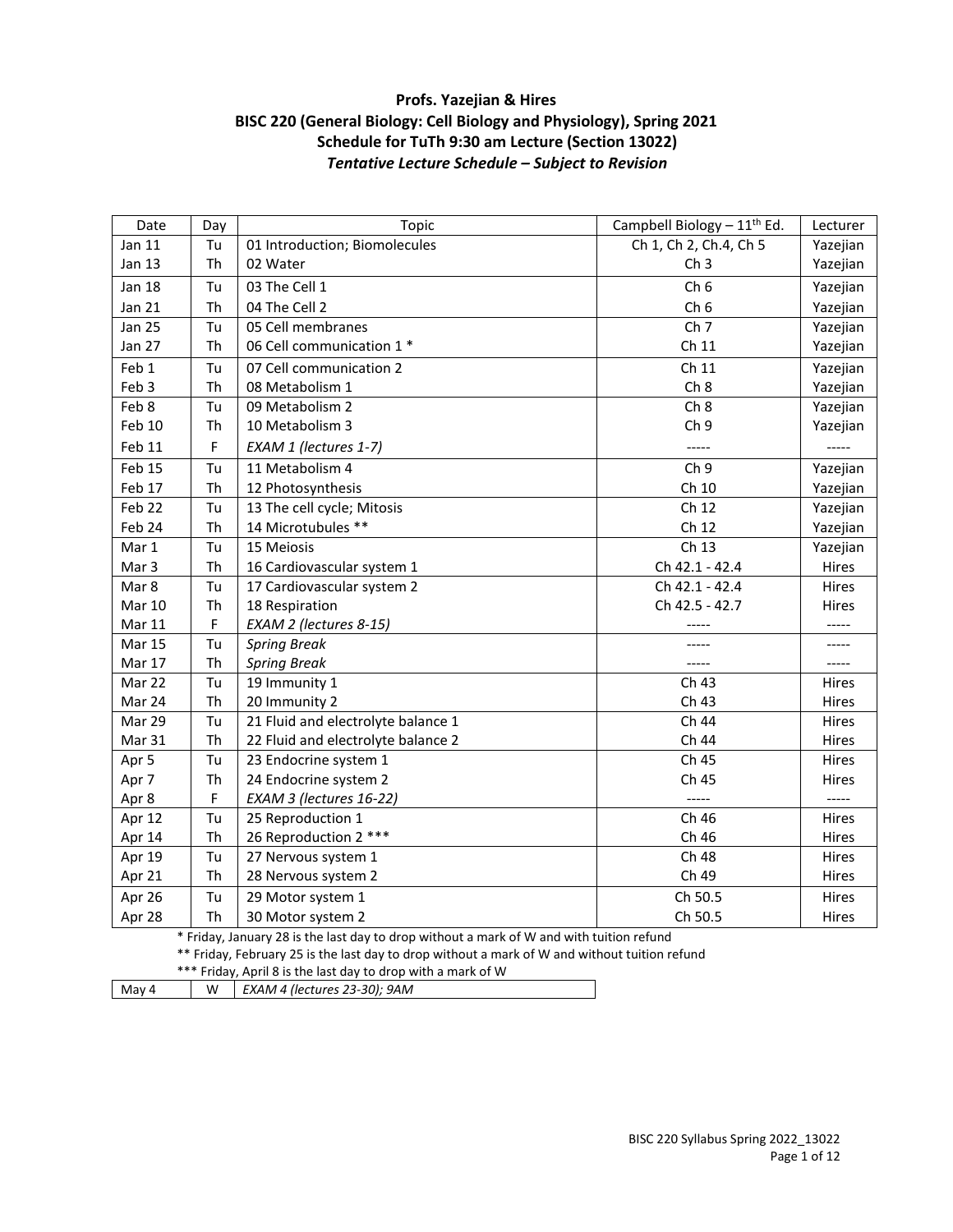# **A. General Course Description and Policies**

# **Catalog Description**

Biological Sciences 220Lg – General Biology: Cell Biology and Physiology (4 units) In-depth survey of key topics related to advances in our knowledge of cellular biology and physiology; cell composition/metabolism; gene action; organism structure and function. *Recommended preparation:* high school chemistry; BISC 120Lg or BISC 121Lg. Duplicates credit in BISC 110L, BISC 111L, and BISC 221L.

# **Note on scheduled times**

All times listed are those in Los Angeles, i.e., Pacific Standard Time until March 12, then Pacific Daylight Time after March 12.

# **Instructors**

For MWF 9:00-9:50 am (Section 13011) and MWF 10:00-10:50 am (Section 13012): Prof. Bruce Yazejian [yazejian@usc.edu](mailto:yazejian@usc.edu) Prof. Albert Herrera [aherrera@usc.edu](mailto:aherrera@usc.edu) For TuTh 9:30-10:50 am (section 13022): Prof. Bruce Yazejian [yazejian@usc.edu](mailto:yazejian@usc.edu) Prof. Andrew Hires [shires@usc.edu](mailto:shires@usc.edu) For TuTh 8:00-9:20 am (section 13028): Prof. Rory Spence [rspence@usc.edu](mailto:rspence@usc.edu) To meet with instructors:

Q&A Sessions will be held twice weekly to discuss course material (see below). Office hours for discussion of confidential matters will be held by appointment.

# **Laboratory Manager**

Dr. Brett Spatola, ZHS 362, [spatola@usc.edu,](mailto:spatola@usc.edu) Phone 213-740-6078 Office hours: Zoom 'chat' available upon email request

# **Laboratory Instructors**

**TRD** 

# **Textbooks**

- Campbell Biology, by Urey et al., either the 12<sup>th</sup> edition or 11<sup>th</sup> edition. The 12<sup>th</sup> edition has slightly newer content but the  $11<sup>th</sup>$  edition would be less expensive.
- *BISC 220 Laboratory Manual (chapters posted on Blackboard)*

# **Website** <https://blackboard.usc.edu/>

• All course materials, information, recordings, announcements, and grades will be posted on Blackboard until the end of the semester. Blackboard is to be used only for appropriate, courserelated activities. Use for other purposes will result in disciplinary action.

# **Lectures**

- As of this date of writing, November 18 2021, it has not been determined which, if any, lectures will be given in-person and which will be given online via Zoom. Video recordings will be made of all lectures and these will be archived on Blackboard.
- We do not recommend using the lecture recordings as a substitute for regular participation in the live lectures. They should be used to fill gaps in your notes, review difficult material, and as a substitute for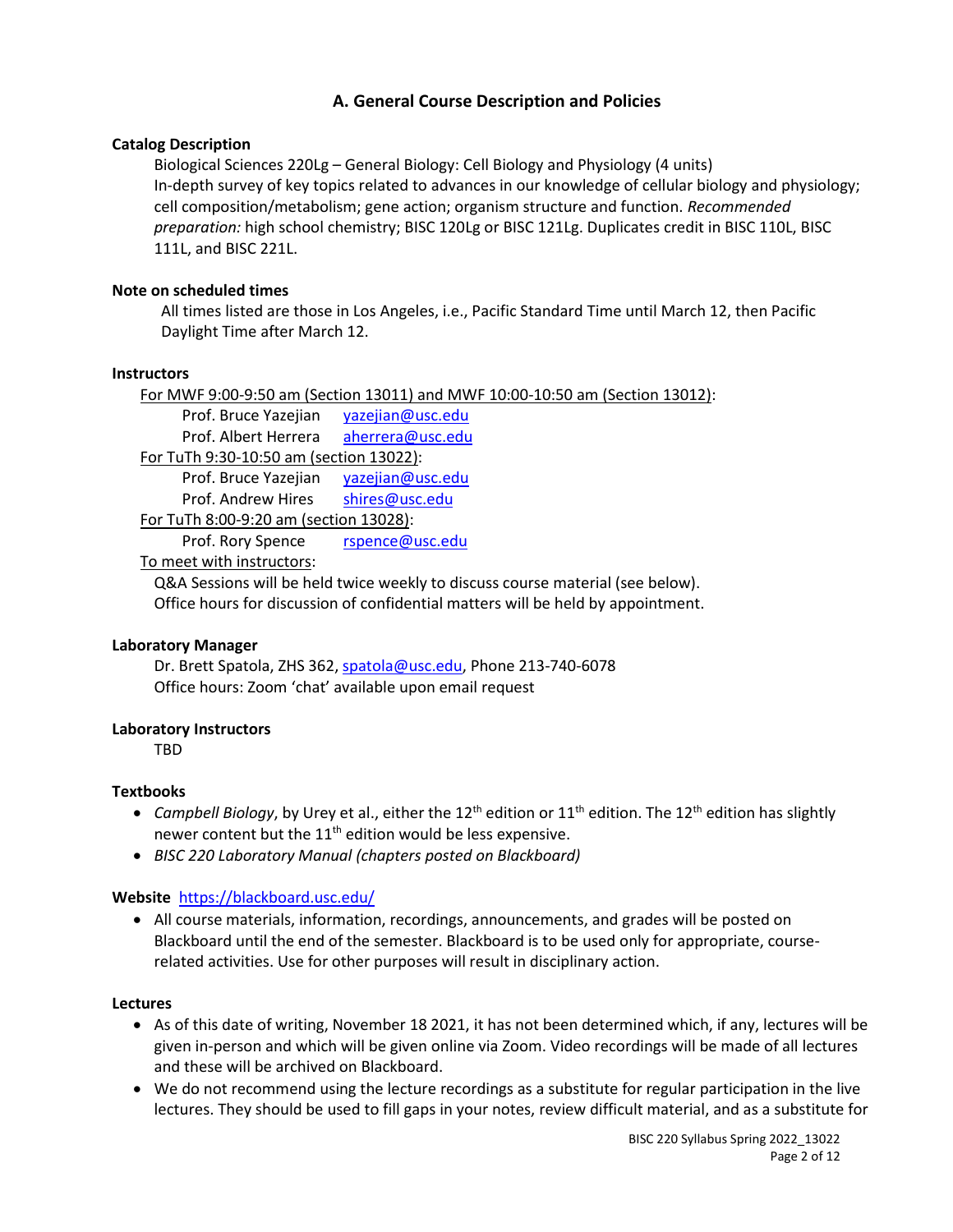the occasional missed lecture. *It would be a serious mistake to use the recordings as an excuse to procrastinate. Given the breadth and depth of the material, you must not fall behind. Keep up with the lecture schedule!*

# **Laboratory (See Part B below for the complete laboratory syllabus)**

- The lab portion of the course will be offered in-person at various times, Tuesday Friday. See the Schedule of Classes for times and locations of the lab sections.
- The laboratory is an integral and essential component of the course, intended to give you experience with the processes, tissues, and concepts discussed in the lecture part of the class, and to deepen your understanding of the scientific literature and science as a process.
- The purposes, policies, and procedures of the laboratory are fully explained in Part B of this syllabus and in the Laboratory Manual.
- Performance in the laboratory will account for about one-third of each student's grade. See the Grading Table below for a complete description of how lab points will be assigned.

# **Lecture Exams**

• Times and coverage of lecture exams are as follows.

| Date                         | Time              | <b>MWF Coverage</b> | <b>TuTh Coverage</b> |
|------------------------------|-------------------|---------------------|----------------------|
| Exam $1 \mid$ Friday, Feb 11 | 2:00-3:05 pm      | lectures 1-11       | lectures 1-7         |
| Exam $2 \mid$ Friday, Mar 11 | 2:00-3:05 pm      | lectures 12-22      | lectures 8-15        |
| Exam 3   Friday, Apr 8       | 2:00-3:05 pm      | lectures 23-32      | lectures 16-22       |
| Exam 4   Wednesday, May 4    | $9:00 - 10:05$ am | lectures 33-43      | lectures 23-30       |

*Note: The time of Exam 4 is an exception to the usual final exam time listed in the Schedule of Classes.*

• Lecture exams will be given in-person and will consist entirely of multiple choice and true/false questions. The exams are closed-book, i.e., you may not consult books, notes, internet sources, other references, or other persons during the exams. Only lecture subjects will be covered on lecture exams; laboratory subjects will be covered on separate lab exams and assignments. Please note: *Exam questions will not ask for rote repetition of information that can be easily memorized or looked up. Rather, questions will require you to use the lecture information to solve novel problems (see comments on quizzes below). Be prepared!*

# **Instructor-Led Exam Reviews**

• For all 4 lecture exams, instructors will hold online review sessions via Zoom just before the exam. Dates and times of these review sessions will be announced. Exam reviews will be recorded and archived.

# **Twice Weekly Question & Answer Sessions**

• Each instructor will host a live Q&A session once a week via Zoom. Any student, regardless of which lecture section they are registered in, may attend any of the Q&A sessions. All these sessions will be recorded and posted on Blackboard. The Q&A schedule is as follows.

| <b>Q&amp;A Times</b>    | <b>First Half of Semester</b> | <b>Second Half of Semester</b> |
|-------------------------|-------------------------------|--------------------------------|
| Tuesdays, 11 am - 12 pm | Yazejian                      | Hires                          |
| Fridays, 3 - 4 pm       | Yazejian                      | Herrera                        |
| Fridays, 1 - 3 pm       | Spence                        | Spence                         |

• *Although they are not required, it is highly recommended that you participate in the Q&A sessions as often as you can. Don't feel pressure to ask "good" questions, or any questions at all. Just listening is fine, as is asking straightforward questions like "Can you re-explain…," or "I just don't understand…". These are also great opportunities to get to know your instructor better. Besides answering questions, advice may be given on studying, time management, preparing for medical school and other*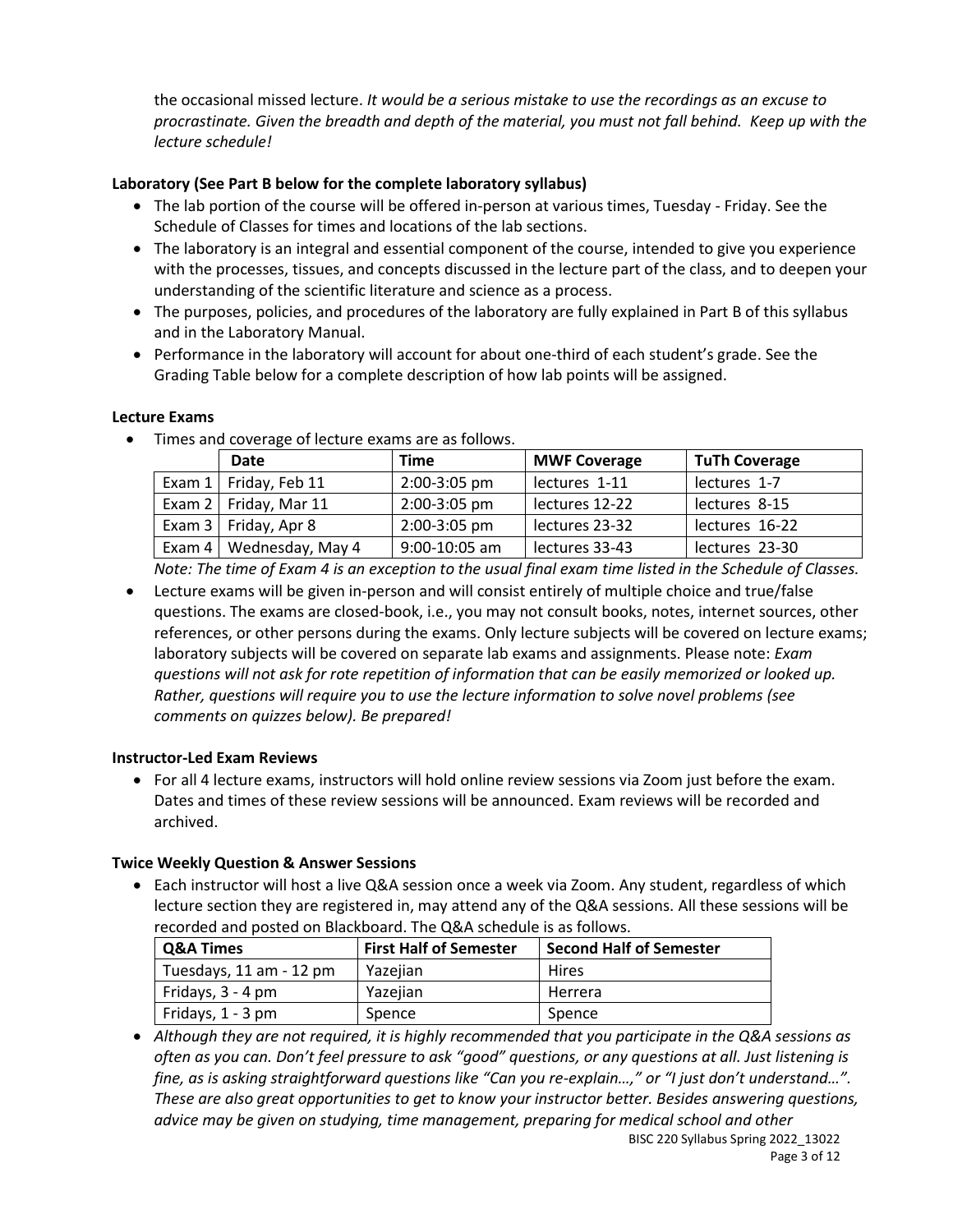*graduate/professional programs, research opportunities, etc. Frequent attendance at Q&A sessions is one of several factors that favor boosting your grade in borderline cases (see Grading, below).*

### **Instructor Office Hours**

Please contact your instructor directly for individual office hour appointments via Zoom. Office hours are intended for discussion of individual, confidential matters such as grades. Course subject matter and other public issues should be discussed in Q&A sessions so all students can benefit from the interchange.

### **Lecture Quizzes**

- A small percentage of the overall grade will be based on 13 quizzes, administered online via Blackboard. Each quiz will contain 6 questions worth 0.5 points each, for a total of 3 points. The quizzes will be posted by 1:00 pm each Friday beginning January 28 and continuing through April 29. Quizzes must be completed by 9:00 am the following Monday (Tuesday for Quiz 4 – see table below). For each quiz, questions will cover the previous week's material. Answers to most quiz questions will be revealed and discussed in the Q&A session following the Monday deadline or anytime thereafter. Quiz results that are particularly pertinent to our teaching and learning goals may be discussed in class during the first lecture after the deadline. After each deadline, quiz answers will be posted.
- Here is the quiz schedule:

| <b>Quiz Number</b> | Posted by 1 pm on Friday | Deadline 9 am on |
|--------------------|--------------------------|------------------|
| 1                  | <b>Jan 28</b>            | Monday, Jan 31   |
| $\overline{2}$     | Feb 4                    | Monday, Feb 7    |
| 3                  | Feb 11                   | Monday, Feb 14   |
| 4                  | Feb 18                   | Tuesday, Feb 22* |
| 5                  | Feb 25                   | Monday, Feb 28   |
| 6                  | Mar 4                    | Monday, Mar 7    |
| 7                  | <b>Mar 11</b>            | Monday, Mar 21   |
| 8                  | <b>Mar 25</b>            | Monday, Mar 28   |
| 9                  | Apr 1                    | Monday, Apr 4    |
| 10                 | Apr 8                    | Monday, Apr 11   |
| 11                 | Apr 15                   | Monday, Apr 18   |
| 12                 | Apr 22                   | Monday, Apr 25   |
| 13                 | Apr 29                   | Monday, May 2    |

*\*Note that the deadline is extended for quiz 3.*

- Our intention is to make these lecture quizzes challenging, to help you prepare for the more pointheavy lecture exams. *Being able to look up answers and memorize is only the first step. To do well in this course, you must also be able to apply your knowledge to solve novel problems.* The quizzes are designed to give you low-stakes practice at this and thus gauge your level of preparation for exams.
- *This approach will only work, however, if you take the quizzes seriously and responsibly.* You may consult your textbook and any other printed or electronic material. You may also discuss the quiz questions with fellow students, if those discussions focus on understanding the underlying principles. You should not simply share or reveal your answers to other students, for several reasons. First, you will not know until after the deadline whether your answer is correct. Second, you will deprive that student of a learning opportunity. Third, you will diminish your own chances for a better grade by broadcasting your hard-won answers. The quizzes will require a disproportionately large amount of effort – on our part to craft challenging questions, and on your part to discern and understand the correct answers. It is likely that students who cheat by merely copying other students' quiz answers will pay a price on exam days. Please don't be one of those students.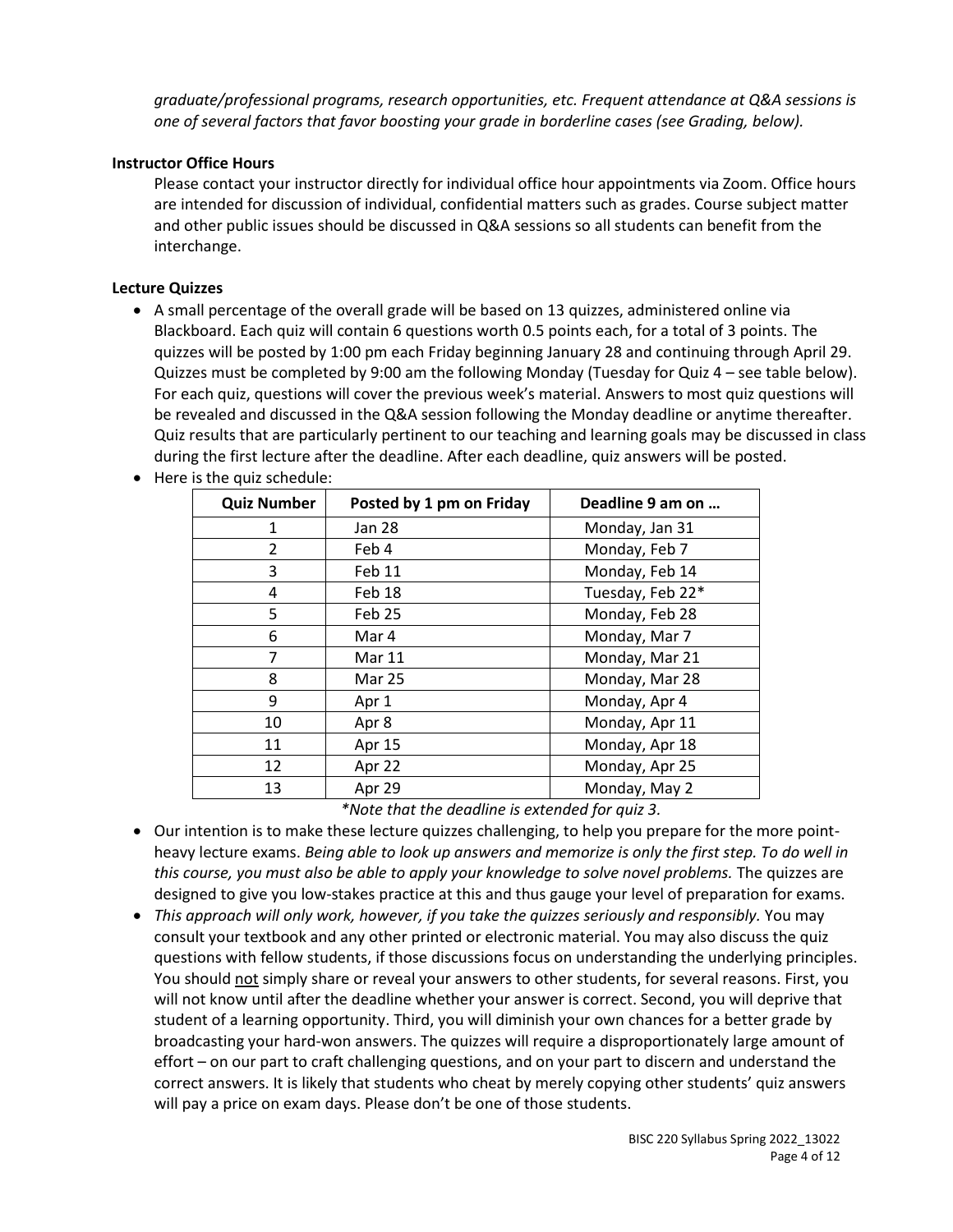• In recent years, most students came to see the quizzes as one of the most challenging parts of the course, but also one of the most valuable. If you take the quizzes seriously, we think you will come to the same conclusion.

# **Grading**

- All grades will be posted on Blackboard. Points associated with the lecture (exam scores, online quiz points) will be posted on the Blackboard site for the lecture. Points associated with the lab (lab practical exams, lab reports, quizzes, participation and lab manual, presentation, discussion of other presentations) will be posted on the Blackboard site for the laboratory. We will try diligently to maintain these Blackboard gradebooks accurately, but mistakes may occur. Please check your scores often and notify your Lab Instructor or the Lab Manager as soon as possible if you notice errors.
- After each lecture exam, and once near the midpoint of the semester, an advisory curve will be posted to help students gauge their standing in the class.
- Final grades will be determined according to a curve. Any score within 10 points of the next highest grade will be considered a borderline grade. In such cases, instructors will consider whether to add up to 10 points to increase the grade to the next step. These points will be awarded based on a subjective evaluation of factors such as participation in the laboratory, attendance at Q&A sessions, effort, achievement relative to abilities, background, record of improvement, and other mitigating circumstances.
- If necessary, laboratory scores will be adjusted to correct for differences in grading between Laboratory Instructors.

|         | <b>Item</b>                     | <b>Pts Each</b> | <b>Number</b> | <b>Total</b> | <b>Portion Totals</b>     |
|---------|---------------------------------|-----------------|---------------|--------------|---------------------------|
| Lecture | Lecture Exams                   | 150             | 4             | 600          |                           |
|         | <b>Online Quizzes</b>           | 3               | 13            | 39           | Lecture = $639$ pts       |
| Lab     | Lab Exam                        | 100             | 1             | 100          |                           |
|         | Lab Report                      | 40              |               | 40           |                           |
|         | Peer-review                     | 10              |               | 10           |                           |
|         | Pre-lab quizzes                 | 4               | 10            | 40           |                           |
|         | Homework/post-lab assignments   | 10              | 3             | 30           |                           |
|         | Unknown identification (lab #3) | 8               |               | 8            |                           |
|         | Scientific Reading/questions    |                 | 15            | 15           |                           |
|         | Presentation                    | 30              |               | 30           |                           |
|         | Lab manual                      | 4               | 11            | 44           |                           |
|         | Lab participation               | 4               | 11            | 44           | Lab = $361$ pts           |
|         |                                 |                 |               |              | Course total = $1000$ pts |

• Points will only be given for the items listed below. No extra credit will be given.

# **Impairments Affecting Your Performance**

• Students occasionally encounter difficulties that affect their academic performance, such as illness, accidents, bereavement, depression, anxiety, learning disabilities, and other problems. If you encounter such difficulties, please contact one of the support services listed below, or bring them to the attention of one of the instructors. We may be able to offer accommodations. All such discussions will be confidential. Please seek help as soon as you feel your performance or well-being is affected.

# **Support Services**

• Discrimination, sexual assault, and harassment are not tolerated by the university. You are encouraged to report any incidents as soon as possible. Reporting such incidents is important for the safety of the whole USC community. Another member of the university community – such as a friend, classmate, advisor, or faculty member – can help initiate the report, or can initiate the report on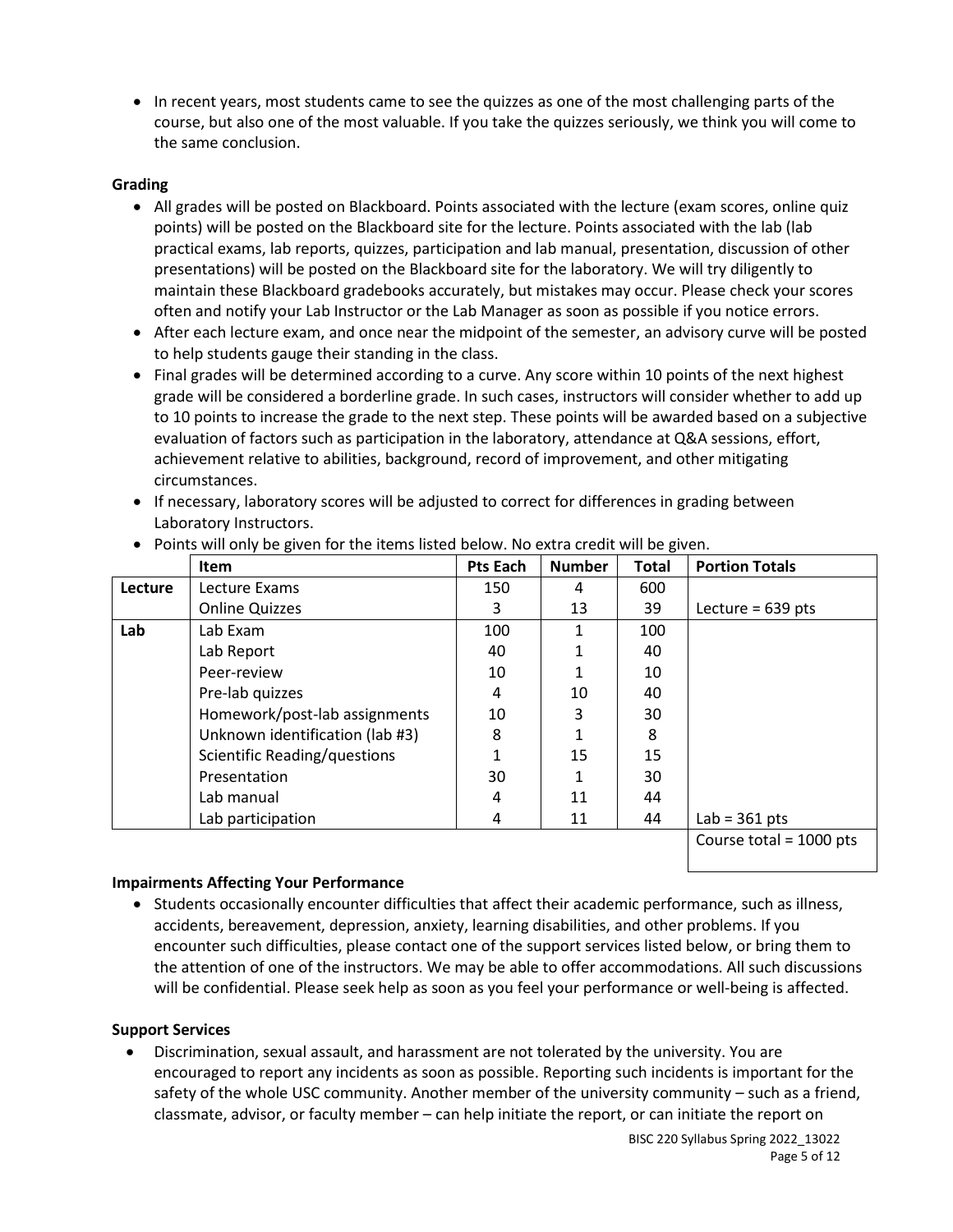behalf of another person. A list of offices to which one can report such incidents, as well as sources of support for other issues, follows.

- Campus Wellbeing and Crisis Intervention (213) 821-0411 cwci.usc.edu Provides support, trouble-shooting, threat assessment, advocacy, education, referrals, and crisis response and support[.](https://studentaffairs.usc.edu/ssa/)
- Student Health Counseling and Mental Health Services (213) 740-WELL (9355) [studenthealth.usc.edu/counseling.](https://engemannshc.usc.edu/counseling/) Free and confidential mental health treatment for students, including short-term psychotherapy, group counseling, stress fitness workshops, and crisis [int](https://engemannshc.usc.edu/counseling/)ervention. Help is available 24/7.
- National Suicide Prevention Lifeline (800) 273-TALK (8255) [suicidepreventionlifeline.org](http://www.suicidepreventionlifeline.org/) Free and confidential emotional support to people in suicidal crisis or emotional distress. Help is available 24/7.
- Relationship & Sexual Violence Prevention Services (213) 740-4900 [https://sites.google.com/usc.edu/rsvpclientservices/home.](https://sites.google.com/usc.edu/rsvpclientservices/home) Working to prevent and respond to gender- and power-based harm (including sexual assault, intimate partner violence, and stalking). Free and confidential help available 24/7.
- Office for Equity, Equal Opportunity, and Title IX (213) 740-5086 [eeotix@usc.edu.](mailto:eeotix@usc.edu) Information about how to get help or help a survivor of harassment or discrimination, rights of protected classes, reporting options, and additional resources for students, faculty, staff, visitors, and applicants. The university prohibits discrimination or harassment based on the following protected characteristics: race, color, national origin, ancestry, religion, sex, gender, gender identity, gender expression, sexual orientation, age, physical disability, medical condition, mental disability, marital status, pregnancy, veteran status, genetic information, and any other characteristic which may be specified in applicable laws and governmental regulation[s.](http://sarc.usc.edu/)
- Bias Assessment Response and Support (213) 740-07619 [https://lgbtqplus.usc.edu/resources/bias](https://lgbtqplus.usc.edu/resources/bias-incident-reporting/)[incident-reporting/.](https://lgbtqplus.usc.edu/resources/bias-incident-reporting/) Avenue to report incidents of bias, hate crimes, hate incidents, and microaggressions for appropriate investigation and response[.](https://studentaffairs.usc.edu/bias-assessment-response-support/)
- Office of Student Accessibility Services (213) 740-0776 [osas.usc.edu](http://dsp.usc.edu/) Support and accommodations for students with disabilities. Services include assistance in providing readers/notetakers/interpreters, special accommodations for test taking needs, assistance with architectural barriers, assistive technology, and support for individual needs. Please see section below entitled "Students with Disabilities" for important course-specific informatio[n.](http://dsp.usc.edu/)
- Diversity at USC (213) 740-2101 [diversity.usc.edu](https://diversity.usc.edu/) Information on events, programs and training, the Provost's Diversity and Inclusion Council, Diversity Liaisons for each academic school, chronology, participation, and various resources for students.
- USC Emergency UPC: (213) 740-4321, HSC: (323) 442-1000 on call 24/7 [dps.usc.edu,](http://dps.usc.edu/) Emergency assistance and avenue to report a crime. Latest updates regarding safety, including ways in which instruction will be continued if an officially declared emergency makes travel to campus infeasible.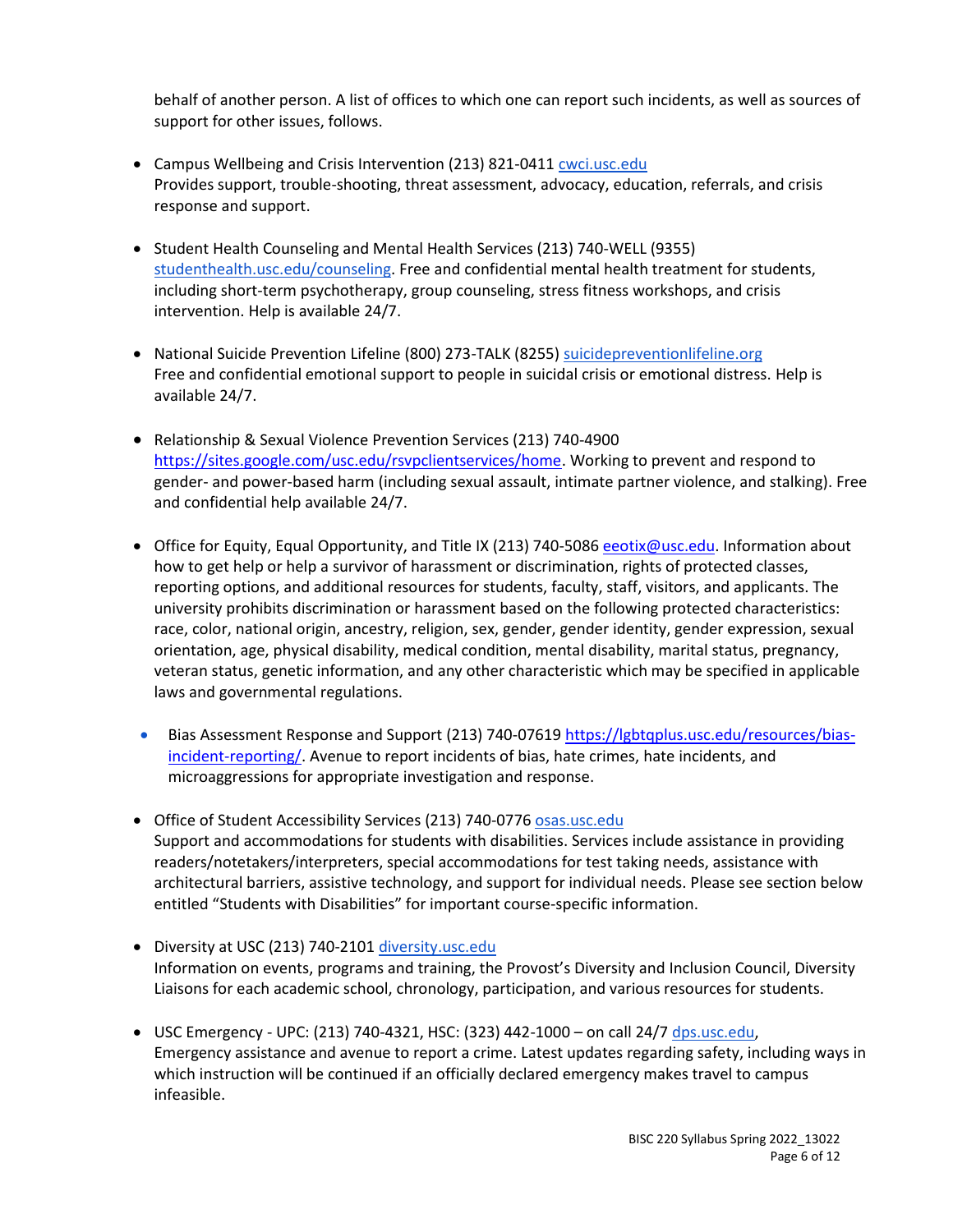• USC Department of Public Safety - UPC: (213) 740-6000, HSC: (323) 442-120 - 24/7 on cal[l dps.usc.edu](http://dps.usc.edu/) Non-emergency assistance or information.

# **Exam Policies**

- If you feel an error was made in the grading of an exam question, you may submit the question for a re-grade according to the following procedure. First, prepare a written statement explaining why your answer deserves more credit, using the Regrade Request Form available on Blackboard. Second, submit this statement to your Laboratory Instructor within one week of when the exam was returned to you. *The entire answer will be re-graded, not just the part you think deserves more credit. In addition, the instructors will review the grading of the entire exam to check for errors in grading. Your grade may go up or down as a result of this re-examination.* Be aware that we usually make copies of corrected exams before we return them, to ensure that students do not alter their answers before submitting them for a re-grade. Altering an answer is considered a serious violation of academic integrity. Please see the section on Academic Integrity (below) for additional information.
- *No make-up exams will be given.*
- You may be excused from an exam in the event of a documented illness, emergency, or other serious problem beyond your control. *No other excuses for missing exams will be accepted.* If you miss an exam or quiz for a legitimate reason, and wish to ask for an accommodation, you should proceed as follows. Within 48 hours of the start of the missed exam, email to the Lab Manager a request that you be excused. In the case of illness, this request must include either an official letter from your doctor stating that you were too sick to take the exam, or your doctor's name and contact information with permission for us to contact the doctor for a limited discussion of your condition. Note that neither you nor the doctor need tell us the nature of your illness. If you miss an exam for non-illness related reasons, you must provide similarly convincing documentation of the emergency to the Lab Manager within a week. If we judge your excuse to be valid, we will give you a grade for the missed exam equal to the "curved" average of your grades for the equivalent exams that you did take. Except in extraordinary circumstances, we will make accommodations for only one missed lecture exam. If your excuse is judged not to be valid, or you do not provide it within the allotted time, you will receive a score of zero for the missed exam.
- If you miss Exam 4 and you provide a convincing, well-documented excuse to the Lab Manager within 48 hours of the start of the scheduled exam time, a course grade of Incomplete (IN) will be assigned. It will be your responsibility to contact the instructors to arrange for a make-up version of Exam 4 so that a final grade can be assigned. You will have a year to complete the requirements for removal of the IN. After this, your grade will change to an IX (Lapsed Incomplete), which counts as an F in the GPA. If you miss Exam 4 and do not submit a valid excuse, a course grade will be calculated based on your other scores and a zero for Exam 4.
- Each student must take Exam 4 at the designated time, according to the regular final examinations schedule. Keep this in mind as you plan your studying for this and other courses during the final exam period. Do not make travel plans that conflict with your designated Exam 4 time.

# **Supplemental Instruction**

- We strongly recommend that students participate actively in the peer-led Supplemental Instruction program [\(http://dornsife.usc.edu/supplemental-instruction/\)](http://dornsife.usc.edu/supplemental-instruction/). The SI leaders will hold regular study sessions via Zoom, beginning in the second week of classes. They will also conduct review sessions before each exam. Further information about the SI program as well as schedules and weekly worksheets can be found at [http://www.usc.edu/si.](http://www.usc.edu/si)
- The Supplemental Instruction Leader for BISC 220 will be **TBN**. He may be contacted at [bisc220si@gmail.com.](mailto:bisc220si@gmail.com) The schedules for SI sessions and exam reviews will be posted at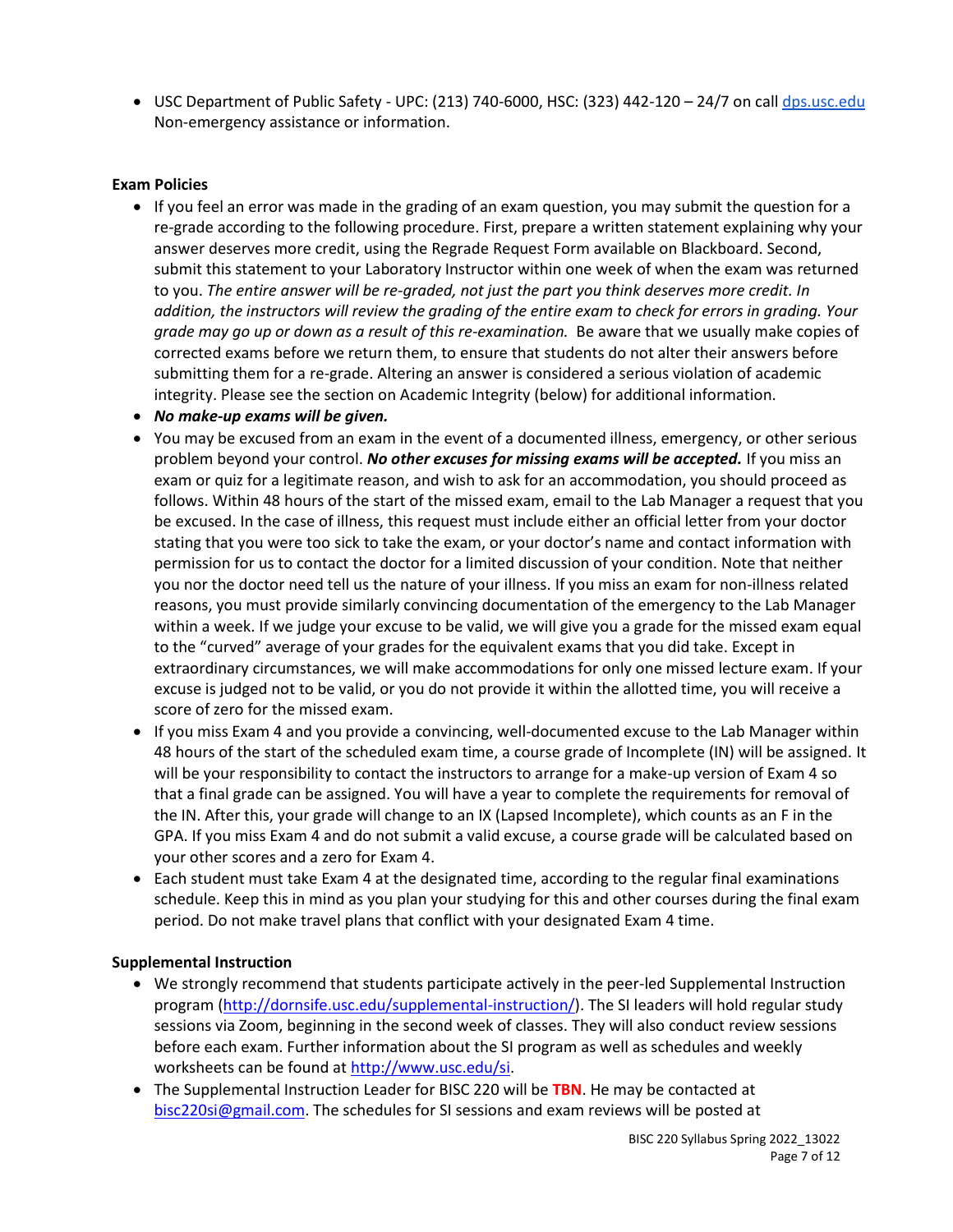[www.dornsife.usc.edu/session-schedules.](http://www.dornsife.usc.edu/session-schedules) SI leaders are selected for the high grades they earned in assigned courses and for their overall academic strength, success in advanced biological studies, and superior communication skills. We highly recommend them as sources of academic and preprofessional advice.

# **Academic Integrity**

- Our university depends on honesty, integrity, and ethical behavior among its members. Among other things, students' ethical behavior includes respecting the intellectual property of others, submitting individual work unless otherwise directed by the instructor, protecting one's own academic work from misuse by others, and avoiding the use of another's work as one's own.
- We have reliable, time-tested methods for detecting cheating, plagiarism, and other violations of academic integrity. *Please note that sanctions for violations are severe.* This is necessary to protect the integrity of grades and the academic process. The minimum sanction is usually an F for the course. Suspension or expulsion from the university is also possible in egregious cases or for repeat offenses.
- Here is a partial list of actual violations that have been perpetrated by BISC 220 students in recent years. The numbers in parentheses refer to relevant paragraphs in the University Governance section of SCampus (see resource 5 in the list below). *Most of these students received grades of F and were reported to the Office of Student Judicial Affairs and Community Standards.*
	- 1. Copying answers from other students during lecture or lab exams. (11.13)
	- 2. Submitting lab reports containing substantial portions plagiarized from other students. (11.11, 11.12)
	- 3. Use of Blackboard resources for commercial gain (11.19)
	- 4. Selling class notes and material downloaded from Blackboard to a web-based company that re-sells such material. (11.12B)
	- 5. Re-submission of a lab report written by the same student in an earlier semester. (11.16)
	- 6. Altering answers on a graded exam and submitting the altered exam for re-grading. (11.13B)
	- 7. Continuing to write answers on an exam after time has been called. (11.21)
	- 8. Unauthorized use of personal electronic devices, e.g., smartphones, during exams. (11.13)
	- 9. Students using multiple clickers to gain participation points for non-attending students. (11.18) *- All of these offenses were considered serious and resulted in disciplinary action. Do not do them!*
- Resources on academic integrity standards, policies, and expectations:
	- 1. Trojan Integrity: A Guide to Understanding and Avoiding Academic Dishonesty: <https://sjacs.usc.edu/files/2015/03/tio.pdf>
	- 2. Trojan Integrity: A Guide for Avoiding Plagiarism: [https://dornsife.usc.edu/assets/sites/903/docs/Trojan\\_Integrity\\_-\\_Guide\\_to\\_Avoiding\\_Plagiarism.pdf](https://dornsife.usc.edu/assets/sites/903/docs/Trojan_Integrity_-_Guide_to_Avoiding_Plagiarism.pdf)
	- 3. Overview of Academic Integrity[: https://sjacs.usc.edu/files/2015/11/Academic-Integrity-sheet-2013.pdf](https://sjacs.usc.edu/files/2015/11/Academic-Integrity-sheet-2013.pdf)
	- 4. Tutorials on Academic Integrity:<https://libraries.usc.edu/research/reference-tutorials>
	- 5. SCampus (see especially sections 11, 13, 15 and Appendix A): <https://policy.usc.edu/student/scampus/>
	- 6. Scientific Misconduct: <http://policy.usc.edu/scientific-misconduct/>

# **Students with Disabilities**

Any student requesting academic accommodations based on a disability is required to register with the *Office of Student Accessibility Services* (OSAS) each semester. A letter of verification for approved accommodations can be obtained from OSAS and should be delivered to the Lab Manager early in the semester, at least one week before Exam 1. If a student's approved accommodation is limited to extra time on examinations, the teaching staff of BISC 220 will provide the accommodation. For any other accommodation, such as a private room, reader, scribe, etc., students must make arrangements with the OSAS office at least 2 weeks before the exam date. For more information, consult the OSAS website [\(osas.usc.edu/\)](https://dsp.usc.edu/) for their remote access procedures. You can also call them at 213-740-0776, or email them at [osasfrontdesk@usc.edu.](mailto:osasfrontdesk@usc.edu)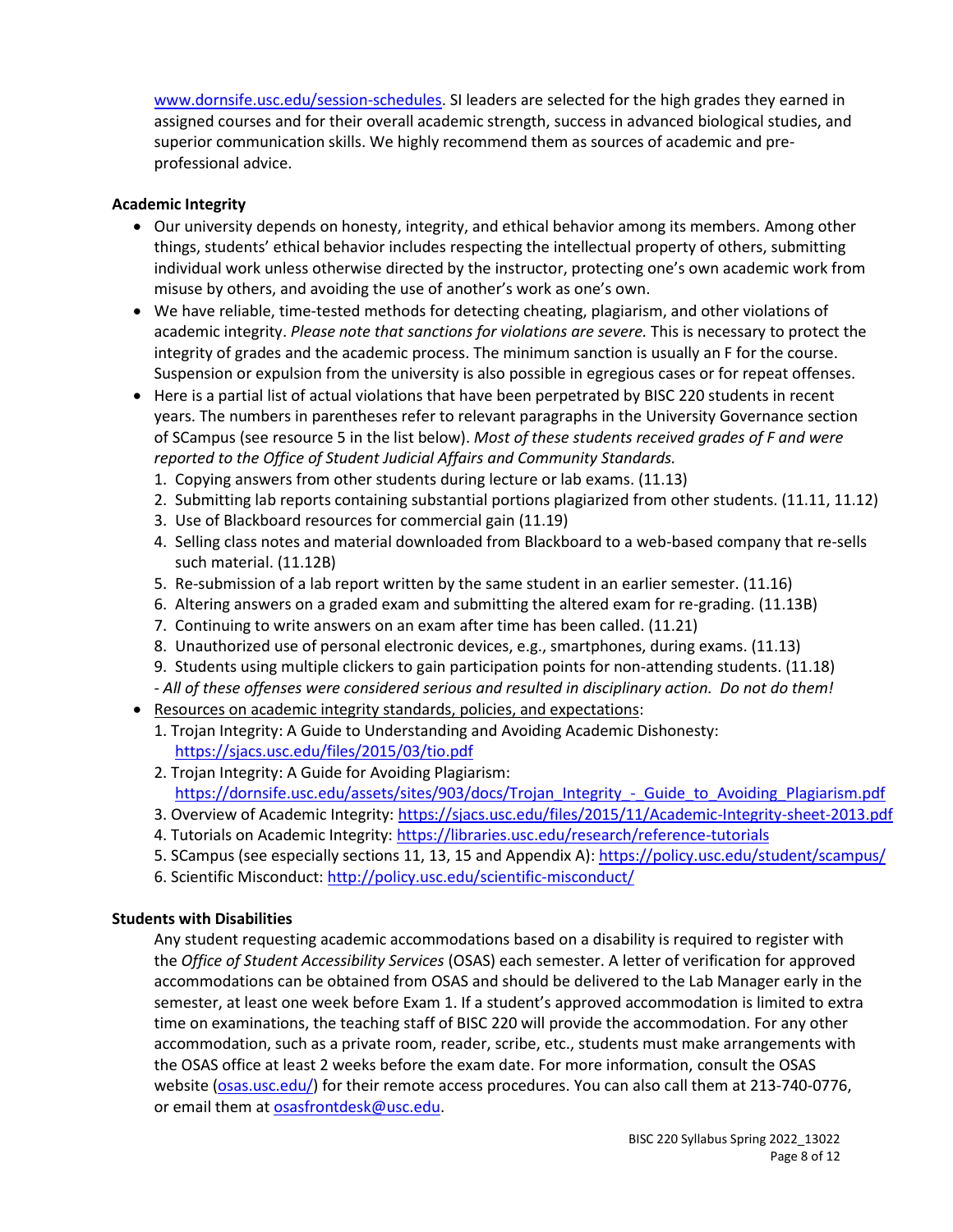#### **Policies Concerning Student-Athletes**

Student‐athletes may not be penalized when University‐sanctioned competitions conflict with course activities or examinations. When a class will be missed for a sanctioned competition, it is the student‐ athlete's responsibility to approach the instructor in advance. The student-athlete must provide the instructor with a letter from Denise Kwok, Director of *Student-Athlete Academic Services* (SAAS) <https://saas.usc.edu/academic-support-services/travel/excused-absence-letter/> . The letter must certify that the competition is a University-sponsored event that deserves accommodation. Accommodations will not be made for other types of conflicting events. Details on the University's policy can be found at: [https://www.provost.usc.edu/ocaaa\\_guidelines/](https://www.provost.usc.edu/ocaaa_guidelines/) . Arrangements for the accommodation must be agreed upon in advance of the event. If multiple team members will be absent, each must make an individual arrangement with the instructor. If an assignment is due on the date when class is missed, the instructor may require that it be turned in before the missed class or at the first class meeting after the student returns. If a test has been scheduled for the date when class is missed, the instructor may arrange with SAAS to have the test administered by an academically qualified proctor (not a coach) during the trip. Alternatively, the instructor may agree to pro-rate the exam score, i.e., substitute the missing exam score with a score based on the average of the student's scores for the other exams compared to the class average for those exams.

#### **Email Communication**

To ensure privacy, only students' USC accounts (*usc.edu* domain name) can be used for email communications regarding confidential matters. Other email accounts cannot be used. Students are responsible for understanding the content of official messages that instructors send to their USC accounts. Therefore, each student must check their USC email regularly and make sure their account is not over quota, so new messages can be received.

#### **Emergency Preparedness / Course Continuity**

If an officially declared emergency makes travel to campus infeasible, *USC Emergency Information* [\(http://emergency.usc.edu/](http://emergency.usc.edu/) or 213-740-9233) will provide information related to safety and course continuity. We expect that instruction will be continued by means of Blackboard, teleconferencing, and other technologies. Alternative assignments may be given if classes are canceled for prolonged periods. If you have not already done so, please register with TrojansAlert [\(https://trojansalert.usc.edu/\)](https://trojansalert.usc.edu/) to facilitate communication during emergencies.

#### **Students Who Are Repeating the Class**

The faculty and staff of this course are dedicated to helping you succeed academically. If you are repeating this class because you had to withdraw, earned an unsatisfactory grade, or need to remove a mark of IN (Incomplete) from a previous semester, please take advantage of all the help we have to offer. You should try to attend every lecture, review the material promptly, complete all online and lab assignments to the best of your ability, prepare early for exams, and be ready to change your approach if initial results are not satisfactory. Above all, manage your time to maximize your academic and personal success. Please identify yourself and seek help from the instructors, the Lab Manager, and your SI Leader. We are here to help!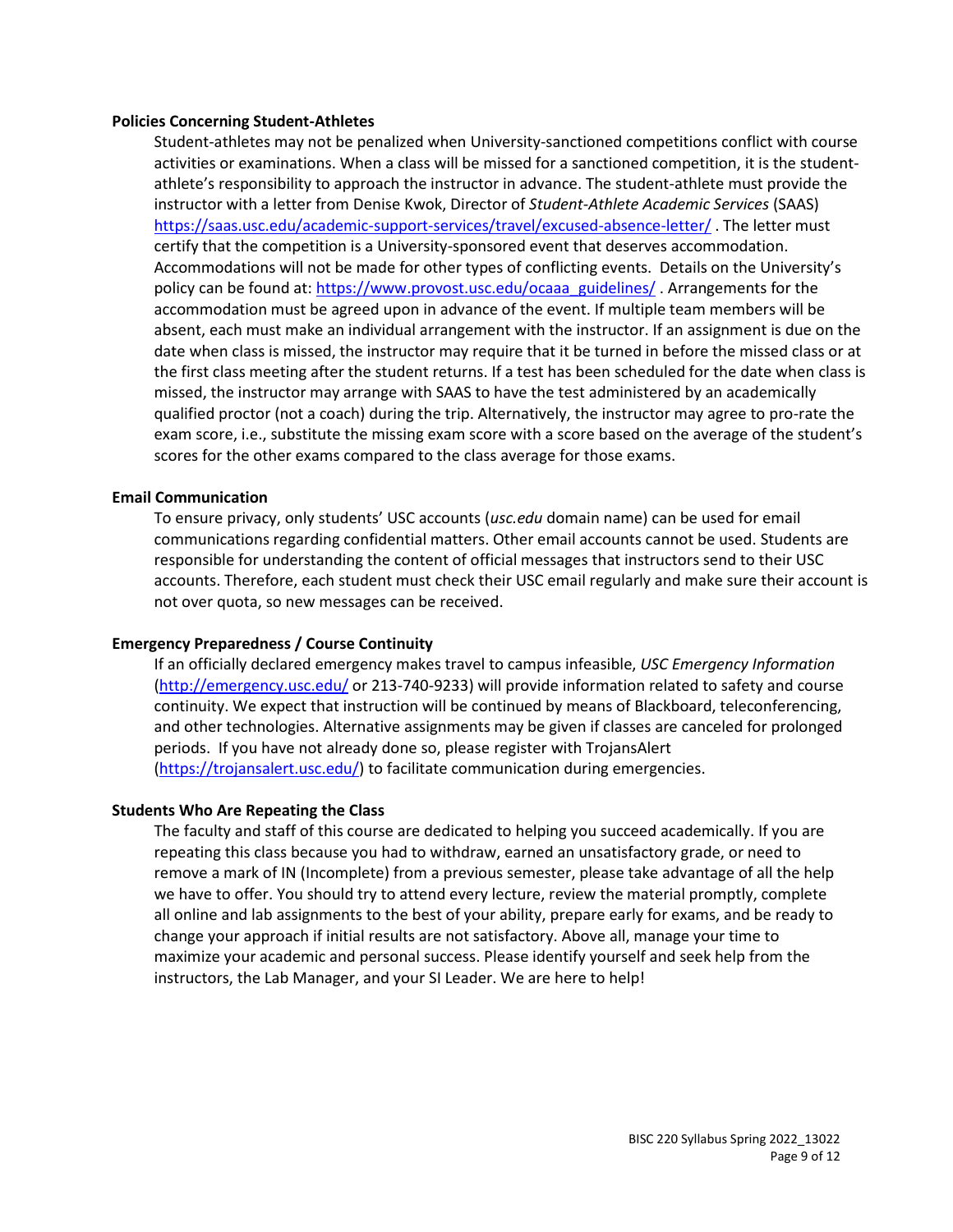# **B. Laboratory Syllabus**

# **Laboratory Schedule**

| Lab $#$        | <b>Date</b>    | Lab topic                                      | <b>Assignment</b>            |
|----------------|----------------|------------------------------------------------|------------------------------|
|                | Jan 11 - 14    | No lab this week                               |                              |
| $\mathbf{1}$   | Jan 18 - 21    | Lab Safety & Pipetting                         |                              |
| $\overline{2}$ | Jan 25 - 28    | <b>Food Macromolecules I</b>                   | Scientific reading questions |
| 3              | Feb $1 - 4$    | Food Macromolecules II/Experimental Design     |                              |
| 4              | Feb 8 - 11     | Enzymes                                        | Enzyme results homework      |
| 5              | Feb 15 - 18    | Cell Membrane/Transport                        | Peer review homework         |
| 6              | Feb 22 - 25    | Fermentation                                   | Lab report assigned          |
| 7              | Mar $1 - 4$    | DNA/Restriction enzymes                        | Restriction digest homework  |
| 8              | Mar 8 - 11     | <b>Cardiovascular Function During Exercise</b> | Lab report due               |
|                | Mar 15-18      | NO LABS-Spring Break                           |                              |
| 9              | Mar 22 - 25    | Photosynthesis                                 | Chromatography homework      |
| 10             | Mar 29 - Apr 1 | <b>Blood/Blood typing</b>                      |                              |
| 11             | Apr 5 - 8      | Nervous System                                 |                              |
|                | Apr 12 - 15    | Lab exam                                       |                              |
|                | Apr 19 - 22    | Presentations                                  |                              |
|                | Apr 26 - 29    | Presentations                                  |                              |

Some minor changes might occur during the semester.

# **Laboratory Point Distribution**

The laboratory portion (361 points) will count for ~36% of your final course grade, distributed as follows:

| <b>Activity</b>                 | <b>Points</b>     |
|---------------------------------|-------------------|
| Pre-lab quizzes                 | 40 (10 x 4)       |
| Lab manual                      | 44 (11 x 4)       |
| Lab participation               | 44 (11 x 4)       |
| Homework                        | $30(10 \times 3)$ |
| Unknown Identification (lab #3) | 8                 |
| Scientific reading/questions    | 15                |
| Lab report                      | 40                |
| Lab report peer review          | 10                |
| Lab exam                        | 100               |
| Presentation                    | 30                |

# **Lab performance**

Please read the lab manual and complete the quizzes (when applicable) each week before your scheduled lab time.

You are required to wear closed toe shoes, long pants, safety glasses, and a knee length lab coat. Eating and drinking are NOT allowed during lab. At the end of lab, you must clean and return all supplies to their proper place and clean your work area. Lab participation points will be lost if any of these guidelines are disregarded.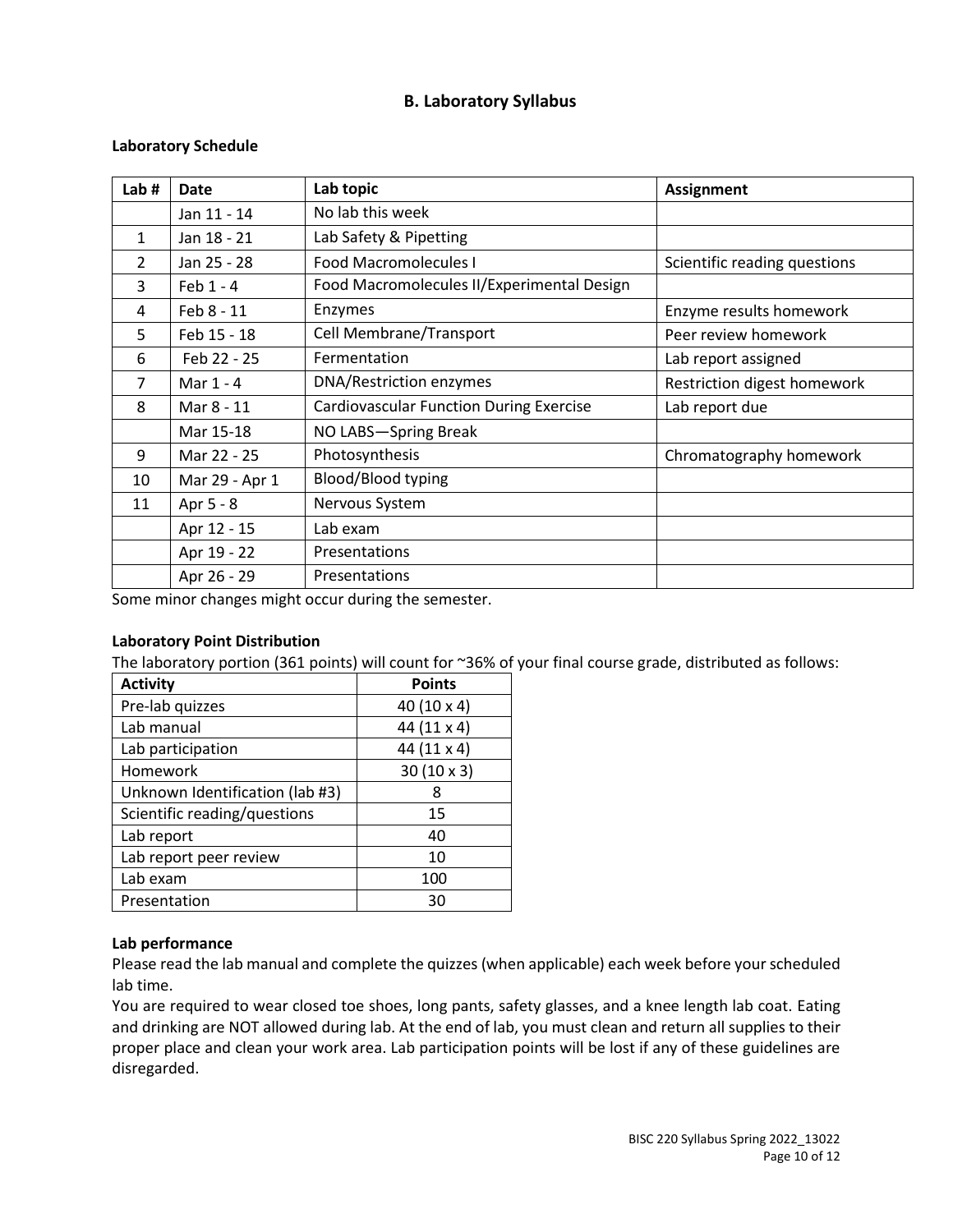# **Lab Scores**

Scores for all the lab assignments will be posted on Blackboard [\(https://blackboard.usc.edu\)](https://blackboard.usc.edu/), under your lab section. It is the student's responsibility to immediately notify their Lab Instructor or Lab Manager in the event of any mistakes, so please check your Blackboard scores weekly.

# **Laboratory Attendance**

You are required to attend lab sessions during your scheduled lab time. It is a student's responsibility to follow up with their Lab Instructor or lab manager to schedule make-up labs or online alternatives. Note that only students with valid excuses will be accommodated.

# **Homework / Post-Lab Assignments**

You will have several homework/post-lab assignments, based on the material you learned in the lab, or data obtained in your lab experiments. Assignments will be posted on Bb.

# **Lab Report**

After one of the lab activities you will have to write a scientific lab report. Lab report guidelines will be posted on Blackboard in the beginning of the semester. Lab reports will be submitted on Blackboard through the Turnitin link. Note that plagiarism will not be tolerated and will result in a 0 on the lab report and referral to SJACS.

# **Presentation**

This assignment will be done in pairs. With your partner, you will have to prepare a presentation using scientific research articles and share it with other students in your lab section. Detailed instructions will be posted on Blackboard.

# **Lab Exam**

The cumulative lab exam will test your understanding of the topics, concepts and activities covered during the entire semester. This 90-minute test will be administered during your scheduled lab time. It will consist of multiple-choice questions, True/False, fill in the blanks, matching and short answers. Here are some important policies regarding lab exams:

- It is your responsibility to take the lab exam during the scheduled exam time.
- If you miss a lab exam due to a serious illness, you must present a valid excuse to the Lab Manager [\(spatola@usc.edu\)](mailto:spatola@usc.edu) within 24 hours of the missed exam. A valid excuse is considered to be an official note from your doctor, or the summary of your visit from the USC Student Health Center. Note that neither you, nor your doctor, need to tell us the nature of your illness – we just want to verify whether you were too ill to take the exam.
- If you miss an exam for non-illness related reasons, you must provide similarly convincing documentation of the emergency to the Lab Manager within 24 hours. If we judge your excuse to be valid, you will be allowed to take the make-up lab exam. If you do not have a valid excuse or fail to provide it within the allotted time, you will receive a zero.
- Students who miss a lab exam due to the observance of a religious holy day should be aware of the University's policy on such absences, published at: [http://orl.usc.edu/religiouslife/holydays/absences.html.](http://orl.usc.edu/religiouslife/holydays/absences.html) Requests for such absences should be made by email addressed to the Lab Manager [\(spatola@usc.edu\)](mailto:spatola@usc.edu) at least 2 weeks in advance of the absence. If the absence is approved, the student will be allowed to take the make-up lab exam.
- Student-athletes who will have to miss the lab exam due to a previously scheduled NCAA competition should bring the SAAS excuse letter to the Lab Manager at least 2 weeks in advance so alternatives can be arranged.